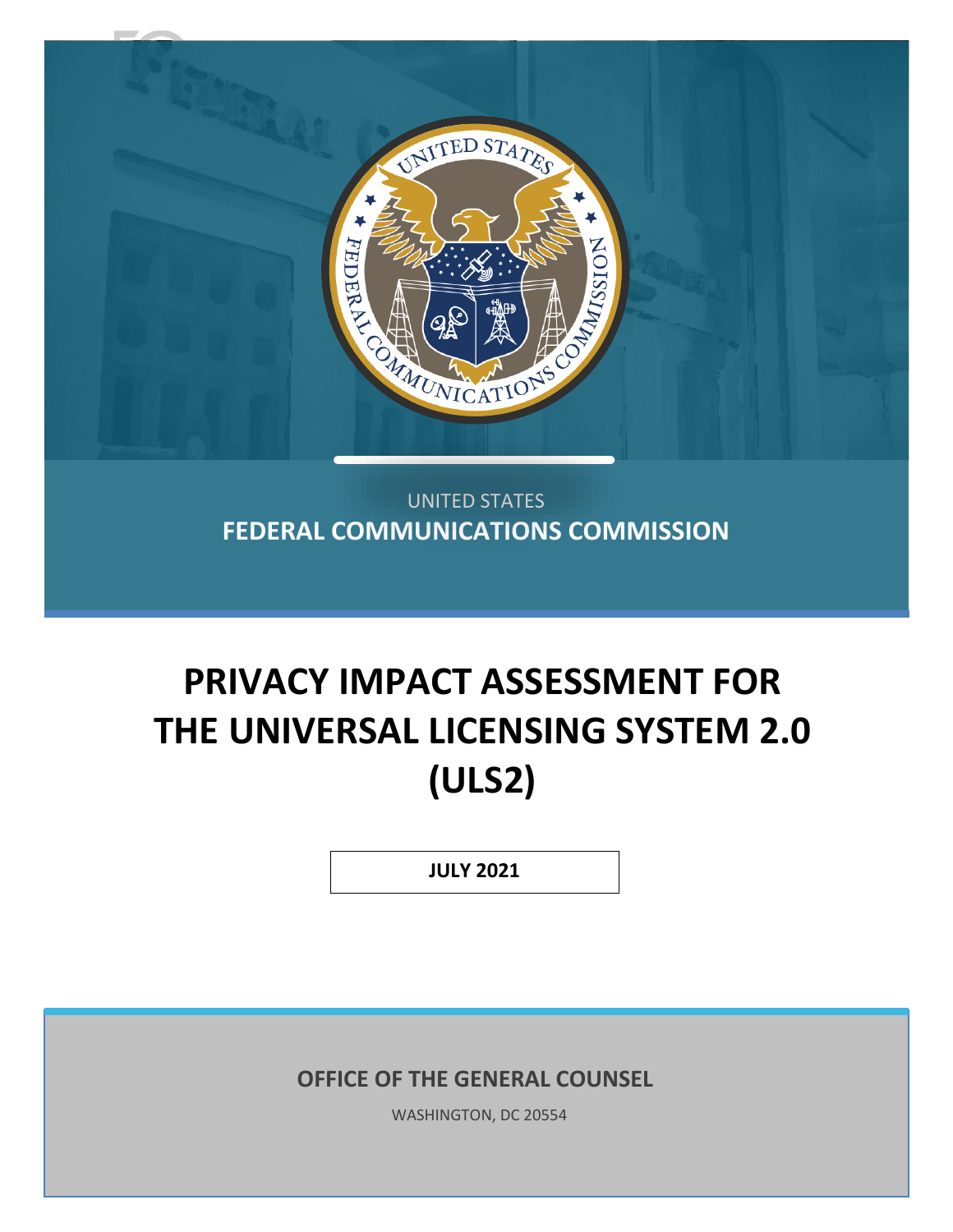# **Record of Approval**

| <b>Document Approval</b>                                                                                                                                                                                            |         |                                           |  |  |  |  |
|---------------------------------------------------------------------------------------------------------------------------------------------------------------------------------------------------------------------|---------|-------------------------------------------|--|--|--|--|
| Drafter Name: Olutoni Iyiola                                                                                                                                                                                        |         | <b>Bureau/Office: OMD/IR</b>              |  |  |  |  |
| <b>SAOP Approval</b>                                                                                                                                                                                                |         |                                           |  |  |  |  |
| <b>Printed Name:</b><br><b>Margaret Drake</b>                                                                                                                                                                       |         | <b>Senior Agency Official for Privacy</b> |  |  |  |  |
| Signature:                                                                                                                                                                                                          | Date    |                                           |  |  |  |  |
| Digitally signed by Margaret E Drake<br>DN: cn=Margaret E Drake, o=Federal<br>Margaret E Drake<br>Communications Commission, ou=Privacy,<br>email=margaret.drake@fcc.gov, c=US<br>Date: 2021.07.23 12:21:23 -04'00' | 7/23/21 |                                           |  |  |  |  |

# **Record of Approval**

| Date     | <b>Description</b>                              | <b>Name</b>   |
|----------|-------------------------------------------------|---------------|
| 7/6/2021 | Validation of information - System Owner        | Mary Deatrick |
| 7/8/2021 | Validation of completeness - IT Compliance Lead | Liem Nguyen   |
|          |                                                 |               |
|          |                                                 |               |
|          |                                                 |               |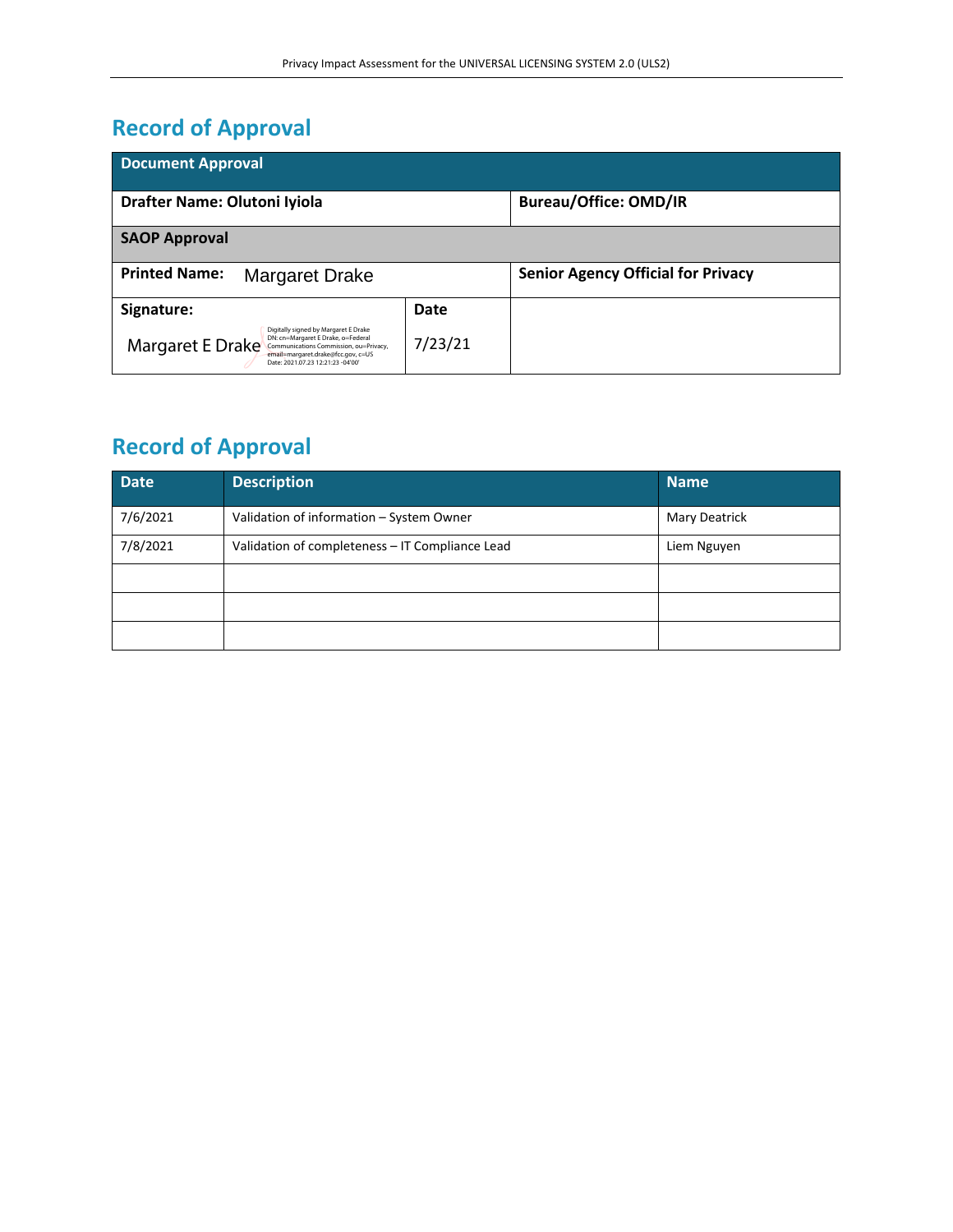# **Universal Licensing System 2.0 (ULS2)**

# **1.1.** Introduction

Section 208 of the E-Government Act of 20021 requires agencies to conduct a **Privacy Impact Assessment (PIA)** whenever they procure or develop an information technology system that will collect, maintain, or disseminate information about individual people. The PIA must document how the system will use information it collects about individuals and, unless it contains classified or sensitive information, it must be made available to the public. The PIA was intended to be a tool for agencies to protect personal information throughout a technology system's life cycle. The Office of Management and Budget (OMB) has commented: "*In general, PIAs are required to be performed and updated as necessary where a system change creates new privacy risks.*"2

The FCC is subject to the requirements of the E-Government Act and is committed to identifying and addressing privacy risks whenever it develops or makes changes to its information systems. The questions below explore important privacy issues identified in the Act and in later guidance by the Office of Management and Budget (OMB) and the National Institute of Standards and Technology (NIST). A longer discussion of the FCC's PIA policies can be found in Chapter 9 of the FCC's Privacy Act Manual (FCC Inst. 1113.1).

System owners, in collaboration with the Information System Security Officers (ISSOs) should complete the **Initial Privacy Assessment (IPA)** prior to filling out the PIA. The FCC Senior Agency Official for Privacy (SAOP) uses the IPA to determine whether a system will collect the kind of information that would make it subject to the requirements of Section 208, including a PIA. A PIA should not be completed until an IPA is completed and the SAOP makes a determination..

If you have any questions, please contact the Privacy Team at privacy@fcc.gov.

 $144$  U.S.C. § 3501 note.

<sup>2</sup> OMB Memorandum No. M-03-22 (Sep. 26, 2003), https://www.whitehouse.gov/sites/whitehouse.gov/files/omb/memoranda/2003/m03\_22.pdf.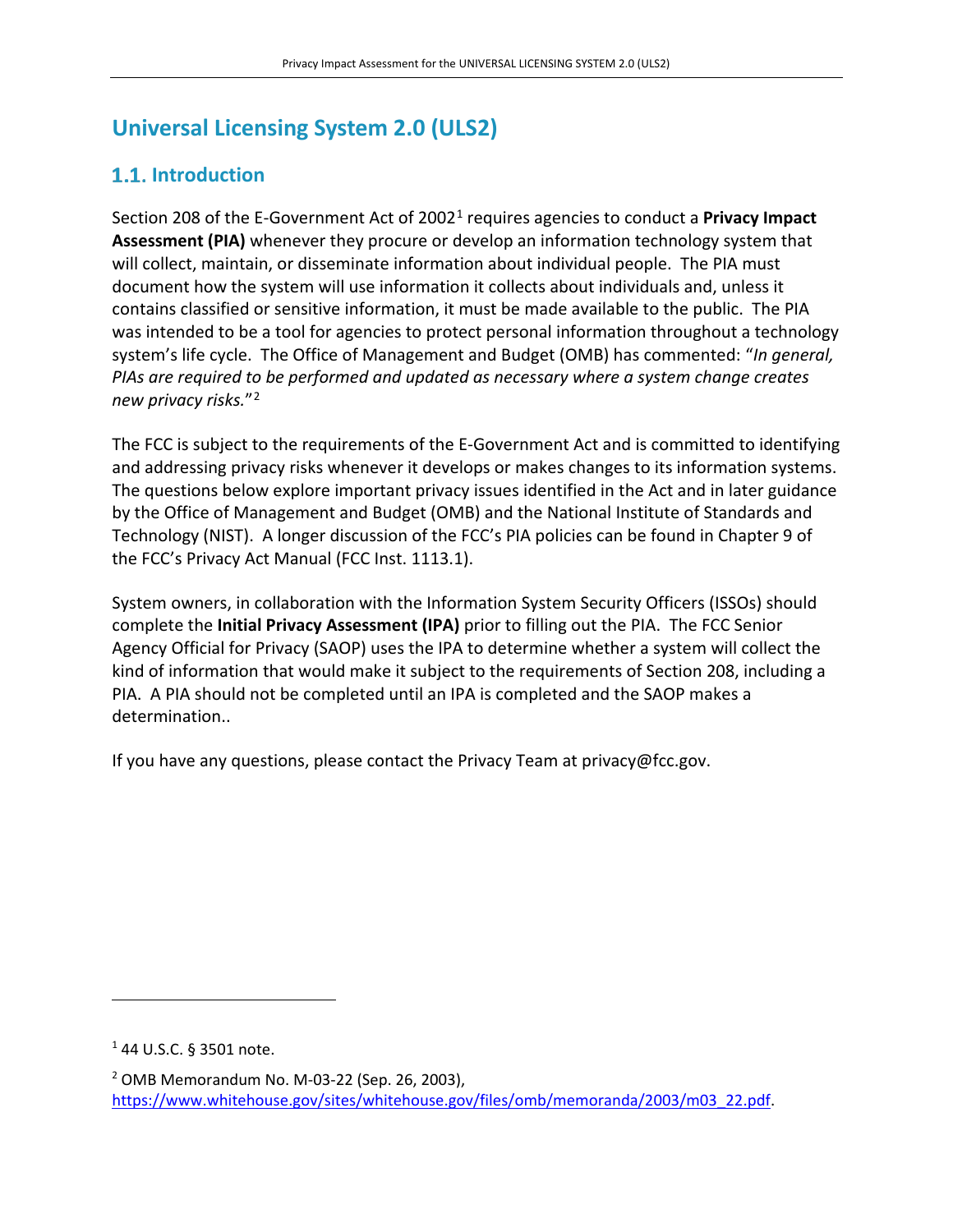## **Authority To Operate (ATO) Boundary Overview**

For each IT system that resides within the ATO Boundary, please use the table below to provide the system name, a brief description of the what the system does, whether it contains Personally Identifiable Information (PII) and a brief description of the PII (if applicable), the applicable System of Records Notice, the legal authorities to collect and maintain the PII, and whether the PII is shared with other systems (internal or external).

Please copy the table as necessary to complete the information for each system within the boundary.

#### **INFORMATION ABOUT THE SYSTEM**

NAME OF THE SYSTEM

Universal Licensing System 2.0 (ULS2)

DOES THE SYSTEM CONTAIN PII?

Yes

PLEASE PROVIDE A BRIEF DESCRIPTION OF THE PII (IF APPLICABLE)

Full Name, Date of Birth\*, Home Address, Phone Number, Race/Ethnicity, Sex, Email Address, Work Address, Geolocation Information, and User ID.

\*\*\*Note: Race, ethnicity and sex is voluntary provided by applicants. Individual applicants may provide a Home Address if they have no Work Address. Date of Birth is only required for specific, not all, radio service applicants.. \*In the initial release, date of birth will not be collected for the market-based services. It will be collected at a later date.

IN WHAT SYSTEM OF RECORDS (SORN) IS THE INFORMATION CONTAINED (IF APPPLICABLE)?

WTB- 1, Wireless Services Licensing Records

WHAT ARE THE LEGAL AUTHORITIES FOR THE COLLECTION OF THIS PII?

31 U.S.C. 7701; and 47 U.S.C. 301, 303, 309, 312, 362, 386, 507, and 510.

DOES THIS SYSTEM SHARE THE PII WITH OTHER SYSTEMS?

Yes, User ID, Email address/FRN will be shared with CORES – Financial Operation API which interfaces with Genesis.

#### **A. Is this a new ATO Boundary or an existing ATO Boundary?**

 $\boxtimes$  New Boundary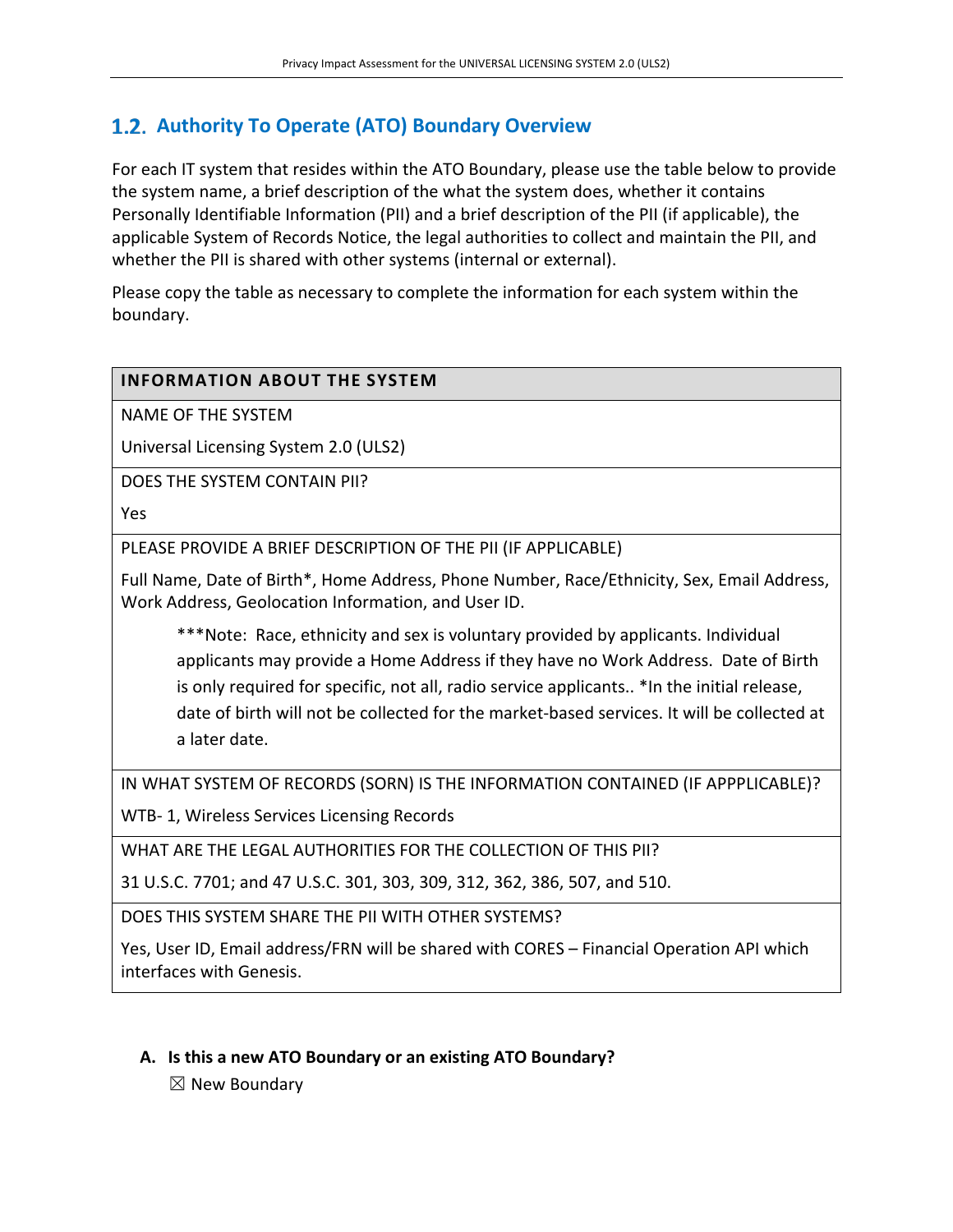$\Box$  Existing Boundary

**B. If the ATO Boundary is/will consist of cloud-based computing system(s), 3 please check the box that best describes the service the FCC receives/will receive from the cloud computing provider:** 

 $\Box$  The FCC uses provider-supported application/s on the provider's cloud network (Software as a Service or SaaS) [list applicable system(s)]

 $\Box$  The FCC has deployed application/s on the provider's cloud network and the provider supports the applications (Platform as a Service or PaaS) [list applicable system(s)]

 $\boxtimes$  The FCC has deployed its own application/s on the cloud network and controls how these application/s are configured and operate (Infrastructure as a Service or IaaS) [list applicable system(s)]

Amazon Web Services (AWS)

#### C. **If the IT systems in the ATO Boundary are in the cloud, are the they FedRAMP certified?**

 $\boxtimes$  Yes, all the IT systems are FedRAMP certified  $\Box$  No, none, or only some, of the IT systems are FedRAMP certified

Universal Licensing System 2.0 (ULS2) is hosted on FedRAMP Amazon Web Services (AWS).

## **Collection of Data**

#### **A. Please explain why it is necessary to collect PII to carry out the purpose of each of the system(s) that maintain PII within this Boundary.**

The collected PII data in ULS2 enables participants to research applications and licenses. This also provides the ability to search for applications and licenses by information such as a applicant/licensee name and address. It is also used to identify the point of contact for applications and licenses.

<sup>3</sup> *See* NIST, *The NIST Definition of Cloud Computing*, Special Pub. No. 800-145 (Sep. 2011), https://csrc.nist.gov/publications/detail/sp/800-145/final.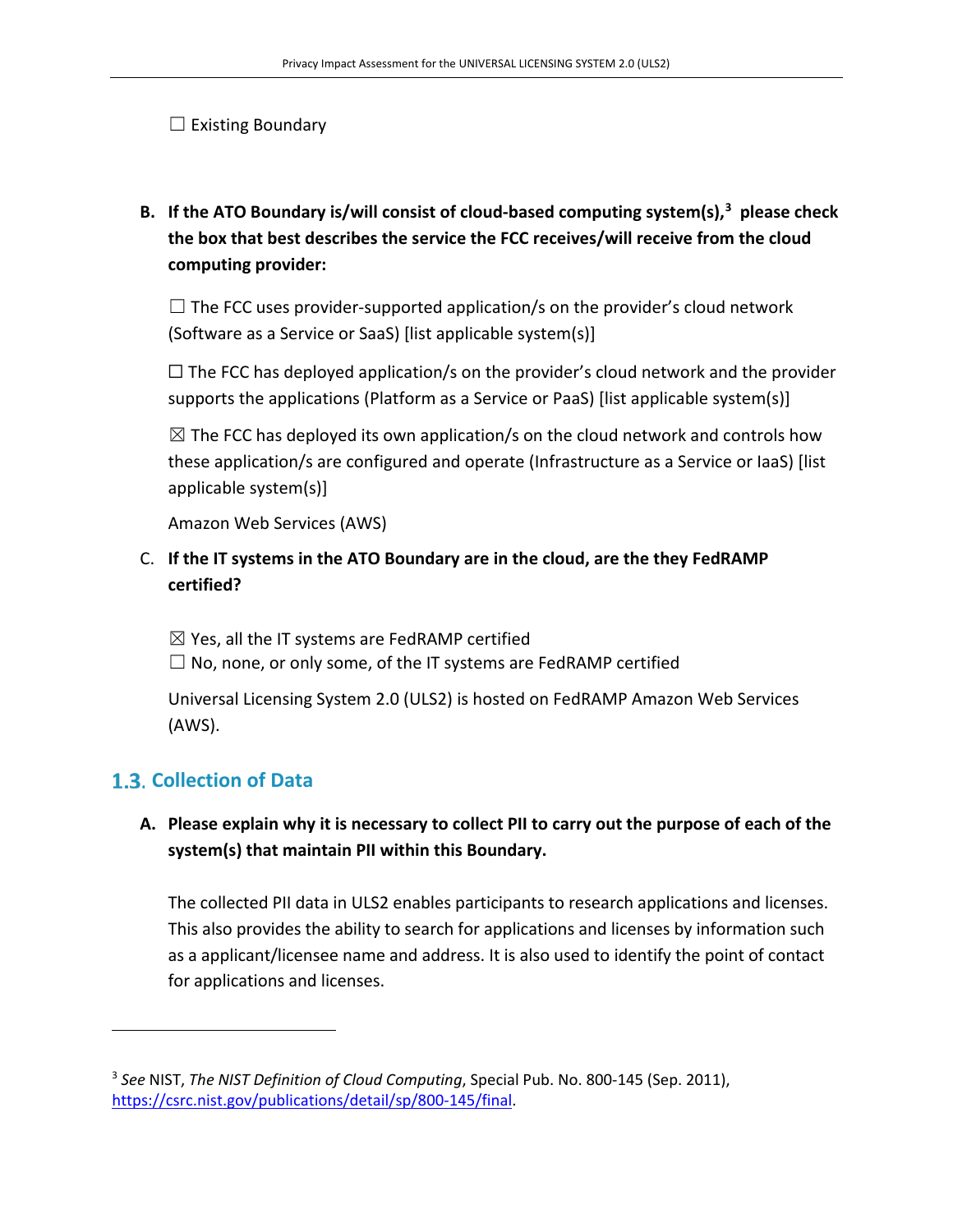## **B. For each system within this Boundary, will this PII be collected from individuals themselves, or from third-parties? If collected from individuals themselves, link to the Privacy Act Statement4 for each system that is included with the online or paper form the system(s) use(s) to collect the PII.**

PII will be collected from Individuals. In later releases, PII will be collected from thirdparty frequency coordinators for Market-Based services once the modernization moves to site-based services.

#### **C. What steps is the FCC taking to limit the collection of PII to only that which is necessary?**

PII is only collected as part of the electronic application filing process. The FCC reviews the PII collected routinely to ensure we are only collecting the PII necessary to process applications and facilitate research.

#### **What steps will the FCC take to make sure this PII is accurate, complete, and up-todate?**

It is the responsibility of the parties providing the data to ensure the completeness and accuracy of the data at the time it is entered into the system. When an applicant files and application against the license (e.g., modification, renewal, administrative update), they ust certify that the information in the system is correct.

## **Use of the Data**

#### **A. Please explain the data flow, including whether the PII will be ingested from, or shared with, another system. Are internal connections reflected in the Cyber Security Asset Management tool (CSAM)? Are Information Sharing Agreements (ISAs) in CSAM for external connections?**

User ID, Email address/FRN will be shared with CORES – Financial Operation API which also interfaces with Genesis. All internal connections are reflected within the Cyber Security Asset Management tool (CSAM).

<sup>&</sup>lt;sup>4</sup> A Privacy Act Statement must inform individuals about (1) the authority to solicit information, (2) the principal purpose(s) for collecting the information, (3) the routine uses for disclosing the information, and (4) whether providing the information is mandatory or voluntary.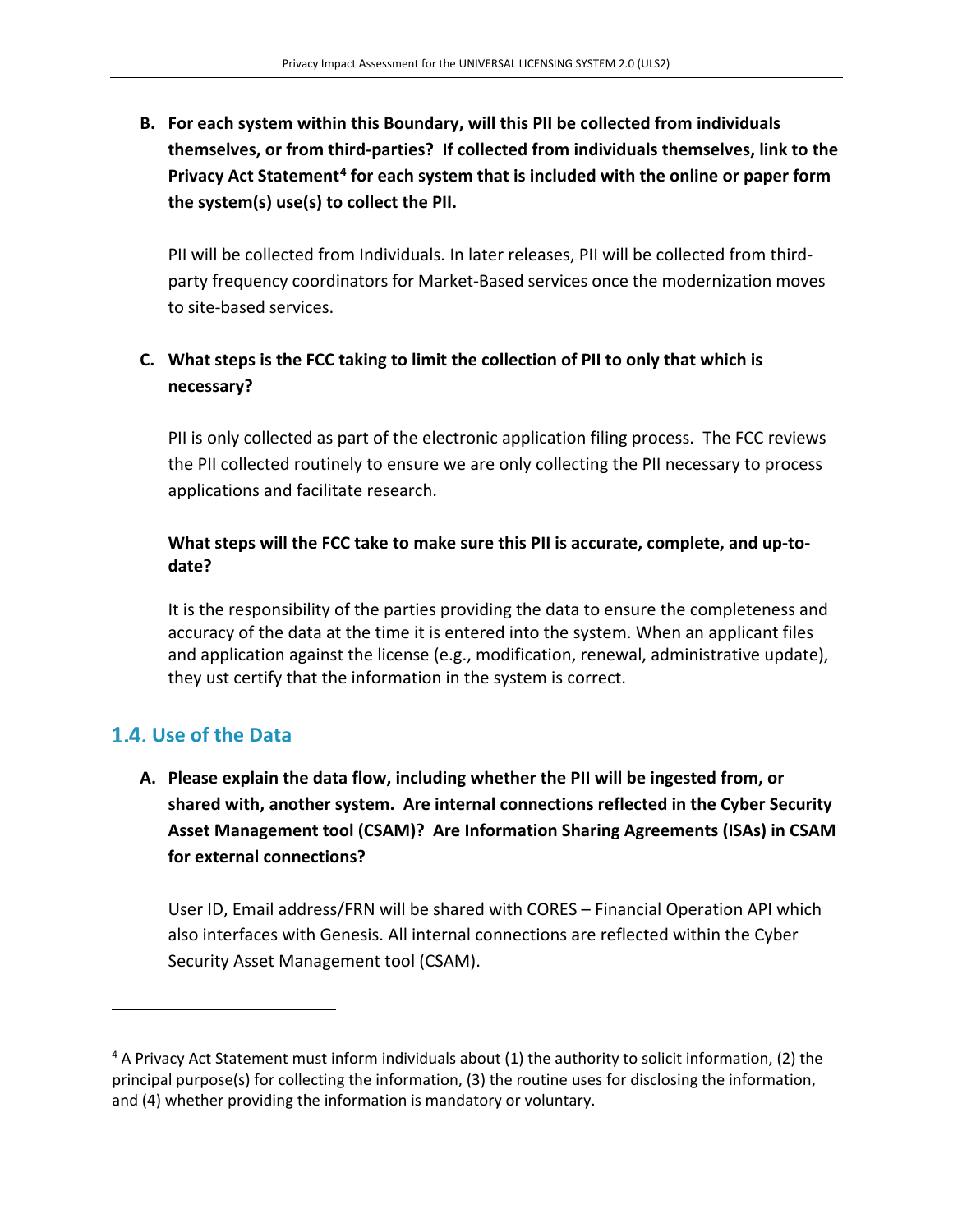- **B. Will the information be shared with third-parties as part of the operations of the information system (e.g., through an application programming interface or "API")?** No
- **C. How long will the PII be retained and how will it be disposed of?** PII will be retained and disposed of in accordance with FCC policy and the National Archives and Records Administration (NARA) General Records Schedule 6.4 (GRS 6.4). Which indicates to destroy when 3 years old, but longer retention is authorized if required for business use.

#### **1.5. Data Security and Privacy**

**A. What are the system's ratings for confidentiality, integrity, and availability?**

| Confidentiality     | High | X Moderate | Low |
|---------------------|------|------------|-----|
| Integrity           | High | X Moderate | Low |
| <b>Availability</b> | High | X Moderate | Low |

**B. Discuss the physical, administrative, and technical controls in place to protect the data in the system.**

The FCC protects its information resources with a dynamic set of security measures. Some of these measures (e.g., network firewalls, physical security) protect the entire FCC enterprise, while other measures (e.g., user access restrictions, encryption) are applied to specific information systems. Following the risk-based policy established in the Federal Information Modernization Act (FISMA), the FCC applies more security measures (also known as security "controls") to information systems that present higher operational risks. Consistent with this policy, the FCC applies specific security controls to systems that collect and process PII. A comprehensive list of the security and privacy controls the FCC may apply to its information systems can be found in National Institute of Standards and Technology (NIST) Special Publication No. 800-53 (revision 4), ttps://csrc.nist.gov/publications/detail/sp/800-53/rev-4/final.

**C. Does the system inherit privacy controls from an external provider? If an Interconnection Security Agreement (ISA) , Memorandum of Understanding (MOU) , or similar document is in place, please summarize the privacy applicable portions of the document.**